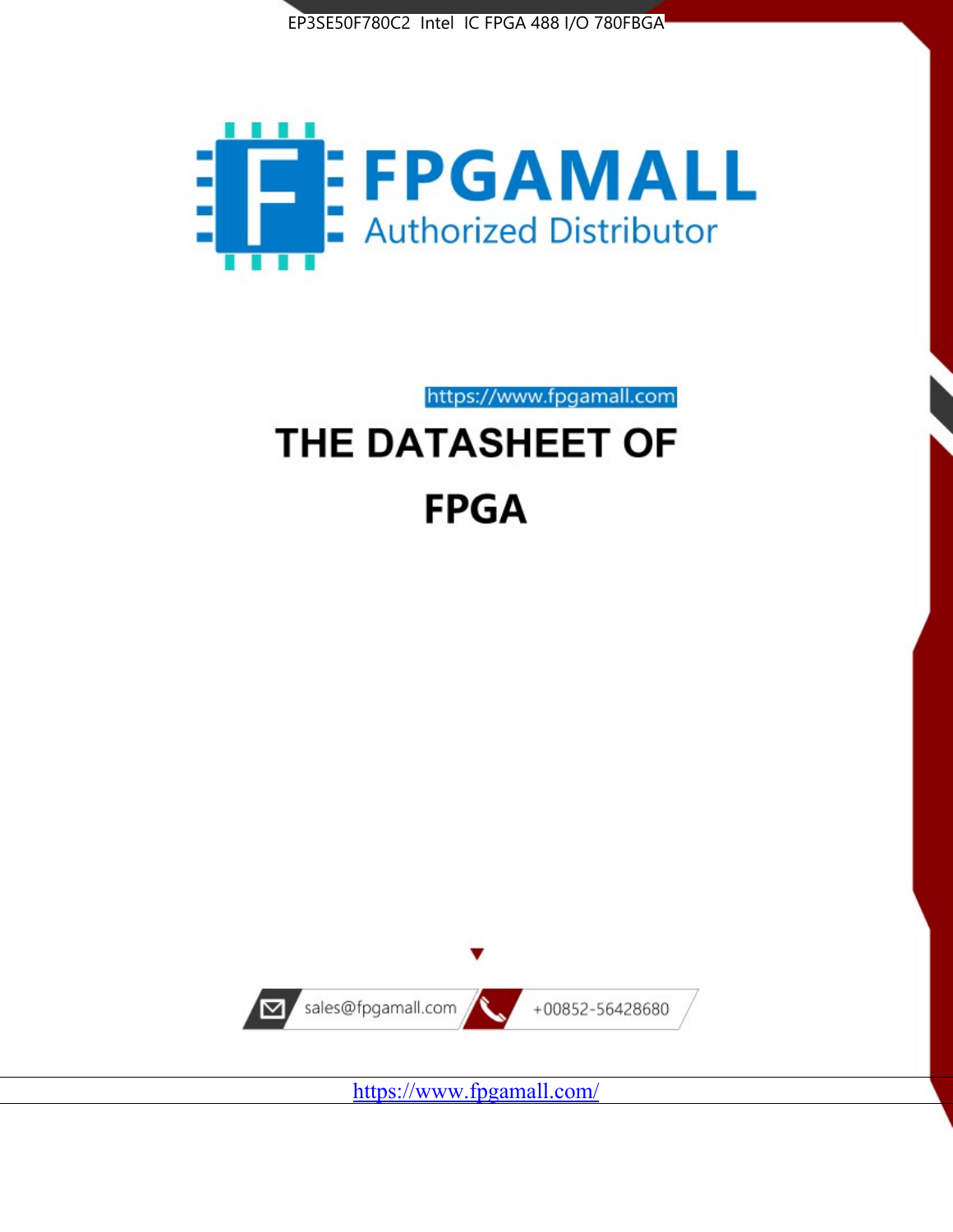EP3SE50F780C2 Intel IC FPGA 488 I/O 780FBGA



# **1. Stratix III Device Family Overview**

**SIII51001-1.8**

The Stratix® III family provides one of the most architecturally advanced, high-performance, low-power FPGAs in the marketplace.

Stratix III FPGAs lower power consumption through Altera's innovative Programmable Power Technology, which provides the ability to turn on the performance where needed and turn down the power consumption for blocks not in use. Selectable Core Voltage and the latest in silicon process optimizations are also employed to deliver the industry's lowest power, high-performance FPGAs.

Specifically designed for ease of use and rapid system integration, the Stratix III FPGA family offers two variants optimized to meet different application needs:

- The Stratix III *L* family provides balanced logic, memory, and multiplier ratios for mainstream applications.
- The Stratix III *E* family is memory- and multiplier-rich for data-centric applications.

Modular I/O banks with a common bank structure for vertical migration lend efficiency and flexibility to the high-speed I/O. Package and die enhancements with dynamic on-chip termination, output delay, and current strength control provide best-in-class signal integrity.

Based on a 1.1-V, 65-nm all-layer copper SRAM process, the Stratix III family is a programmable alternative to custom ASICs and programmable processors for high-performance logic, digital signal processing (DSP), and embedded designs.

Stratix III devices include optional configuration bit stream security through volatile or non-volatile 256-bit Advanced Encryption Standard (AES) encryption. Where ultra-high reliability is required, Stratix III devices include automatic error detection circuitry to detect data corruption by soft errors in the configuration random-access memory (CRAM) and user memory cells.

# **Features Summary**

Stratix III devices offer the following features:

- 48,000 to 338,000 equivalent logic elements (LEs) (refer to Table 1–1)
- 2,430 to 20,497 Kbits of enhanced TriMatrix memory consisting of three RAM block sizes to implement true dual-port memory and FIFO buffers
- High-speed DSP blocks provide dedicated implementation of 9×9, 12×12, 18×18, and 36×36 multipliers (at up to 550 MHz), multiply-accumulate functions, and finite impulse response (FIR) filters
- I/O:GND:PWR ratio of 8:1:1 along with on-die and on-package decoupling for robust signal integrity
- Programmable Power Technology, which minimizes power while maximizing device performance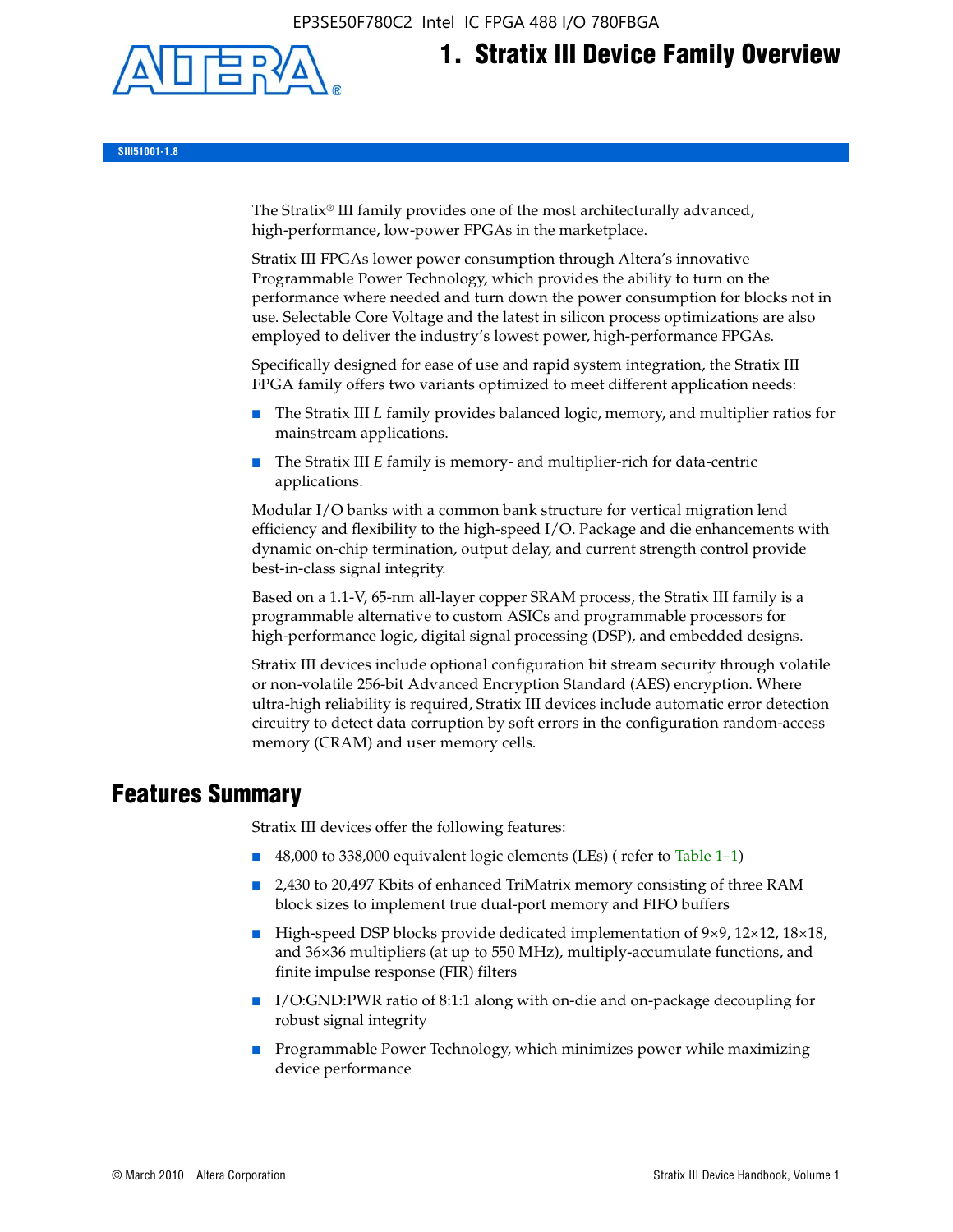- Selectable Core Voltage, available in low-voltage devices (L ordering code suffix), enables selection of lowest power or highest performance operation
- Up to 16 global clocks, 88 regional clocks, and 116 peripheral clocks per device
- Up to 12 phase-locked loops (PLLs) per device that support PLL reconfiguration, clock switchover, programmable bandwidth, clock synthesis, and dynamic phase shifting
- Memory interface support with dedicated DQS logic on all I/O banks
- Support for high-speed external memory interfaces including DDR, DDR2, DDR3 SDRAM, RLDRAM II, QDR II, and QDR II+ SRAM on up to 24 modular I/O banks
- Up to 1,104 user I/O pins arranged in 24 modular I/O banks that support a wide range of industry I/O standards
- Dynamic On-Chip Termination (OCT) with auto calibration support on all  $I/O$ banks
- High-speed differential I/O support with serializer/deserializer (SERDES) and dynamic phase alignment (DPA) circuitry for 1.6 Gbps performance
- Support for high-speed networking and communications bus standards including SPI-4.2, SFI-4, SGMII, Utopia IV, 10 Gigabit Ethernet XSBI, Rapid I/O, and NPSI
- The only high-density, high-performance FPGA with support for 256-bit AES volatile and non-volatile security key to protect designs
- Robust on-chip hot socketing and power sequencing support
- Integrated cyclical redundancy check (CRC) for configuration memory error detection with critical error determination for high availability systems support
- Built-in error correction coding (ECC) circuitry to detect and correct data errors in M144K TriMatrix memory blocks
- Nios<sup>®</sup> II embedded processor support
- Support for multiple intellectual property megafunctions from Altera® MegaCore® functions and Altera Megafunction Partners Program (AMPPSM)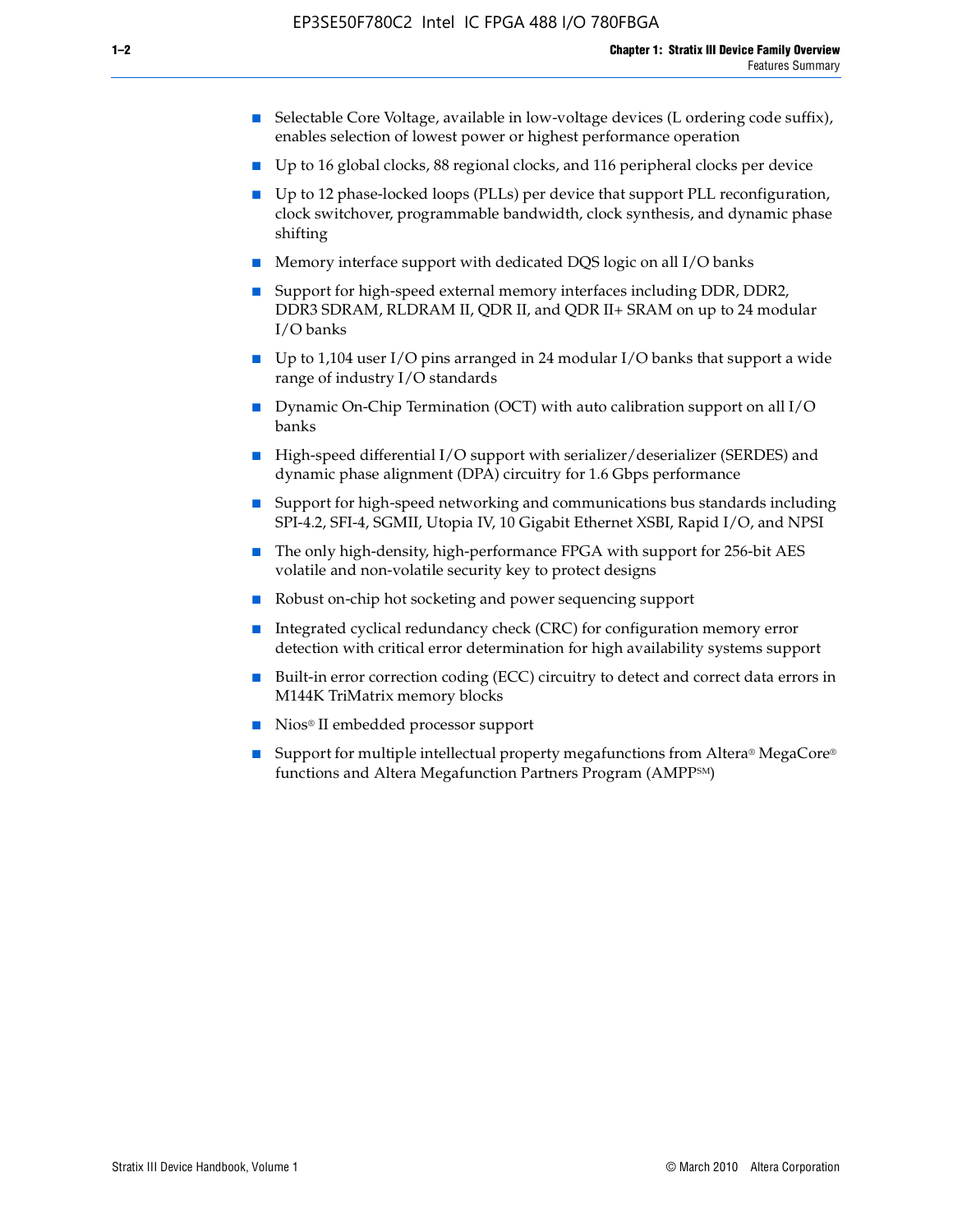#### Table 1–1 lists the Stratix III FPGA family features.

|                                       | Device/<br><b>Feature</b> | <b>ALMs</b> | LEs    | M9K<br><b>Blocks</b> | <b>M144K</b><br><b>Blocks</b> | <b>MLAB</b><br><b>Blocks</b> | <b>Total</b><br><b>Embedded</b><br><b>RAM Kbits</b> | <b>MLAB</b><br><b>RAM</b><br><b>Kbits</b><br>(1) | <b>Total</b><br><b>RAM</b><br>Kbits $(2)$ | $18\times18$ -bit<br><b>Multipliers</b><br>(FIR Mode) | <b>PLLs</b><br>(3) |
|---------------------------------------|---------------------------|-------------|--------|----------------------|-------------------------------|------------------------------|-----------------------------------------------------|--------------------------------------------------|-------------------------------------------|-------------------------------------------------------|--------------------|
|                                       | EP3SL50                   | 19K         | 47.5K  | 108                  | 6                             | 950                          | 1,836                                               | 297                                              | 2,133                                     | 216                                                   | 4                  |
|                                       | EP3SL70                   | 27K         | 67.5K  | 150                  | 6                             | 1,350                        | 2,214                                               | 422                                              | 2,636                                     | 288                                                   | 4                  |
| <b>Stratix III</b>                    | EP3SL110                  | 43K         | 107.5K | 275                  | 12                            | 2,150                        | 4,203                                               | 672                                              | 4,875                                     | 288                                                   | 8                  |
| Logic<br>Family                       | EP3SL150                  | 57K         | 142.5K | 355                  | 16                            | 2,850                        | 5,499                                               | 891                                              | 6,390                                     | 384                                                   | 8                  |
|                                       | EP3SL200                  | 80K         | 200K   | 468                  | 36                            | 4,000                        | 9,396                                               | 1,250                                            | 10,646                                    | 576                                                   | 12                 |
|                                       | EP3SL340                  | 135K        | 337.5K | 1,040                | 48                            | 6,750                        | 16,272                                              | 2,109                                            | 18,381                                    | 576                                                   | 12                 |
|                                       | EP3SE50                   | 19K         | 47.5K  | 400                  | 12                            | 950                          | 5,328                                               | 297                                              | 5,625                                     | 384                                                   | 4                  |
| <b>Stratix III</b><br><b>Enhanced</b> | EP3SE80                   | 32K         | 80K    | 495                  | 12                            | 1,600                        | 6,183                                               | 500                                              | 6,683                                     | 672                                                   | 8                  |
| Family                                | EP3SE110                  | 43K         | 107.5K | 639                  | 16                            | 2,150                        | 8.055                                               | 672                                              | 8,727                                     | 896                                                   | 8                  |
|                                       | EP3SE260                  | 102K        | 255K   | 864                  | 48                            | 5,100                        | 14,688                                              | 1,594                                            | 16,282                                    | 768                                                   | 12                 |

**Table 1–1.** FPGA Family Features for Stratix III Devices

**Notes to Table 1–1:**

(1) MLAB ROM mode supports twice the number of MLAB RAM Kbits.

(2) For total ROM Kbits, use this equation to calculate: Total ROM Kbits = Total Embedded RAM Kbits +  $[(# of MLAB blocks × 640)/1024]$ 

(3) The availability of the PLLs shown in this column is based on the device with the largest package. Refer to the *[Clock Networks and PLLs in Stratix](http://www.altera.com/literature/hb/stx3/stx3_siii51006.pdf)  [III Devices](http://www.altera.com/literature/hb/stx3/stx3_siii51006.pdf)* chapter in volume 1 of the *Stratix III Device Handbook* for the availability of the PLLs for each device.

> The Stratix III logic family (*L*) offers balanced logic, memory, and multipliers to address a wide range of applications, while the enhanced family (*E*) offers more memory and multipliers per logic and is ideal for wireless, medical imaging, and military applications.

Stratix III devices are available in space-saving FineLine BGA (FBGA) packages (refer to Table 1–2 and Table 1–3).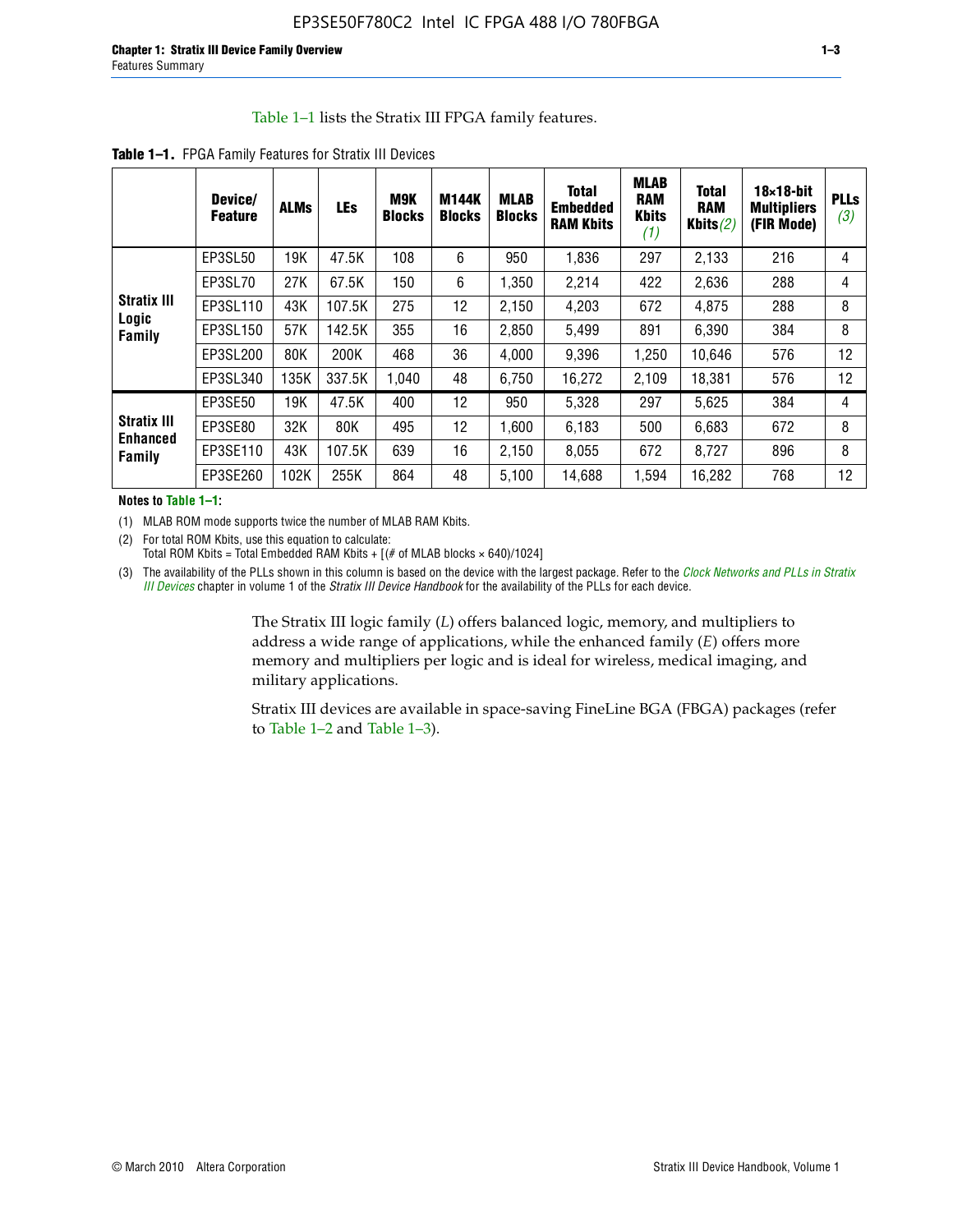Table 1–2 lists the Stratix III FPGA package options and I/O pin counts.

| <b>Device</b> | 484-Pin<br><b>FineLine</b><br>BGA(2) | <b>780-Pin</b><br><b>FineLine</b><br>BGA(2) | 1152-Pin<br><b>FineLine</b><br>BGA(2) | <b>1517-Pin</b><br><b>FineLine BGA</b><br>(3) | <b>1760-Pin</b><br><b>FineLine BGA</b><br>(3) |
|---------------|--------------------------------------|---------------------------------------------|---------------------------------------|-----------------------------------------------|-----------------------------------------------|
| EP3SL50       | 296                                  | 488                                         |                                       |                                               |                                               |
| EP3SL70       | 296                                  | 488                                         |                                       |                                               |                                               |
| EP3SL110      |                                      | 488                                         | 744                                   |                                               |                                               |
| EP3SL150      |                                      | 488                                         | 744                                   |                                               |                                               |
| EP3SL200      |                                      | 488 $(5)$                                   | 744                                   | 976                                           |                                               |
| EP3SL340      |                                      |                                             | 744(4)                                | 976                                           | 1,120                                         |
| EP3SE50       | 296                                  | 488                                         |                                       |                                               |                                               |
| EP3SE80       |                                      | 488                                         | 744                                   |                                               |                                               |
| EP3SE110      |                                      | 488                                         | 744                                   |                                               |                                               |
| EP3SE260      |                                      | 488(5)                                      | 744                                   | 976                                           |                                               |

**Table 1–2.** Package Options and I/O Pin Counts *(Note 1)*

**Notes to Table 1–2:**

(1) The arrows indicate vertical migration.

- (2) All I/O pin counts include eight dedicated clock inputs (CLK1p, CLK1n, CLK3p, CLK3n, CLK8p, CLK8n, CLK10p, and CLK10n) that can be used for data inputs.
- (3) All I/O pin counts include eight dedicated clock inputs (CLK1p, CLK1n, CLK3p, CLK3n, CLK8p, CLK8n, CLK10p, and CLK10n) and eight dedicated corner PLL clock inputs (PLL\_L1\_CLKp, PLL\_L1\_CLKn, PLL\_L4\_CLKp, PLL\_L4\_CLKn, PLL\_R4\_CLKp, PLL\_R4\_CLKn, PLL\_R1\_CLKp, and PLL\_R1\_CLKn) that can be used for data inputs.
- (4) The EP3SL340 FPGA is offered only in the H1152 package, but not offered in the F1152 package.
- (5) The EP3SE260 and EP3SL200 FPGAs are offered only in the H780 package, but not offered in the F780 package.

All Stratix III devices support vertical migration within the same package (for example, you can migrate between the EP3SL50 and EP3SL70 devices in the 780-pin FineLine BGA package). Vertical migration allows you to migrate to devices whose dedicated pins, configuration pins, and power pins are the same for a given package across device densities.

To ensure that a board layout supports migratable densities within one package offering, enable the applicable vertical migration path within the Quartus® II software. On the Assignments menu, point to **Device** and click **Migration Devices**. You can migrate from the *L* family to the *E* family without increasing the number of LEs available. This minimizes the cost of vertical migration.

Table 1–3 lists the Stratix III FineLine BGA (FBGA) package sizes.

**Table 1–3.** FineLine BGA Package Sizes

| <b>Dimension</b>     | <b>484 Pin</b> | <b>780 Pin</b> | <b>1152 Pin</b> | <b>1517 Pin</b> | <b>1760 Pin</b> |
|----------------------|----------------|----------------|-----------------|-----------------|-----------------|
| Pitch (mm)           | 1.00           | 1.00           | 1.00            | 1.00            | 1.00            |
| Area $(mm2)$         | 529            | 841            | 1.225           | 1.600           | 1.849           |
| Length/Width (mm/mm) | 23/23          | 29/29          | 35/35           | 40/40           | 43/43           |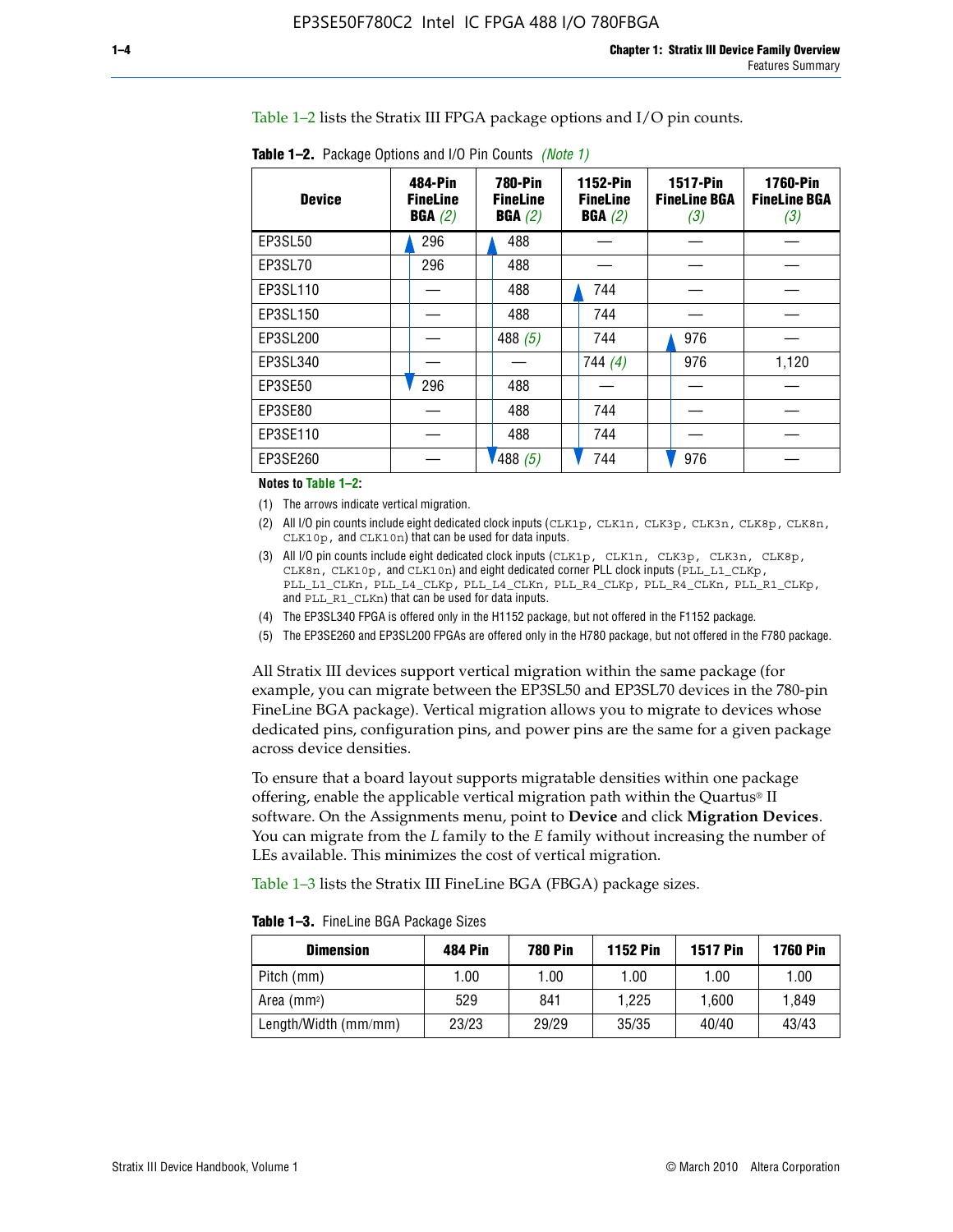Table 1–4 lists the Stratix III Hybrid FineLine BGA (HBGA) package sizes.

**Table 1–4.** Hybrid FineLine BGA Package Sizes

| <b>Dimension</b>     | <b>780 Pin</b> | <b>1152 Pin</b> |
|----------------------|----------------|-----------------|
| Pitch (mm)           | 1.00           | 1.00            |
| Area $(mm^2)$        | 1.089          | 1.600           |
| Length/Width (mm/mm) | 33/33          | 40/40           |

Stratix III devices are available in up to three speed grades: –2, –3, and –4, with –2 being the fastest. Stratix III devices are offered in both commercial and industrial temperature range ratings with leaded and lead-free packages. Selectable Core Voltage is available in specially marked low-voltage devices (*L* ordering code suffix).

Table 1–5 lists the Stratix III device speed grades.

Table 1-5. Speed Grades for Stratix III Devices (Part 1 of 2)

| <b>Device</b> | <b>Temperature</b><br>Grade | 484 - Pin<br><b>FineLine</b><br><b>BGA</b> | <b>780-Pin</b><br><b>FineLine</b><br><b>BGA</b> | <b>780-Pin</b><br><b>Hybrid</b><br><b>FineLine</b><br><b>BGA</b> | 1152-Pin<br><b>FineLine</b><br><b>BGA</b> | 1152-Pin<br><b>Hybrid</b><br><b>FineLine</b><br><b>BGA</b> | 1517-Pin<br><b>FineLine</b><br><b>BGA</b> | <b>1760-Pin</b><br><b>FineLine</b><br><b>BGA</b> |
|---------------|-----------------------------|--------------------------------------------|-------------------------------------------------|------------------------------------------------------------------|-------------------------------------------|------------------------------------------------------------|-------------------------------------------|--------------------------------------------------|
| EP3SL50       | Commercial                  | $-2, -3, -4,$<br>$-4L$                     | $-2, -3, -4,$<br>$-4L$                          |                                                                  |                                           |                                                            |                                           |                                                  |
|               | Industrial                  | $-3, -4, -4L$                              | $-3, -4, -4L$                                   | $\overline{\phantom{0}}$                                         | $\equiv$                                  | $\overline{\phantom{0}}$                                   |                                           | $\overline{\phantom{0}}$                         |
| EP3SL70       | Commercial                  | $-2, -3, -4,$<br>$-4L$                     | $-2, -3, -4,$<br>$-41$                          |                                                                  |                                           |                                                            |                                           |                                                  |
|               | Industrial                  | $-3, -4, -4L$                              | $-3, -4, -4L$                                   | $\overbrace{\phantom{1232211}}$                                  |                                           | $\overline{\phantom{0}}$                                   | $\overline{\phantom{0}}$                  | $\overline{\phantom{0}}$                         |
| EP3SL110      | Commercial                  |                                            | $-2, -3, -4,$<br>$-4L$                          |                                                                  | $-2, -3, -4,$<br>$-4L$                    |                                                            |                                           |                                                  |
|               | Industrial                  | $\equiv$                                   | $-3, -4, -4L$                                   | $\frac{1}{1}$                                                    | $-3, -4, -4L$                             | $\frac{1}{2}$                                              |                                           | $\overline{\phantom{0}}$                         |
| EP3SL150      | Commercial                  |                                            | $-2, -3, -4,$<br>$-41$                          |                                                                  | $-2, -3, -4,$<br>$-41$                    |                                                            |                                           |                                                  |
|               | Industrial                  | $\overline{\phantom{m}}$                   | $-3, -4, -4L$                                   | $\equiv$                                                         | $-3, -4, -4L$                             | $\overline{\phantom{0}}$                                   | $\overline{\phantom{0}}$                  | $\overbrace{\phantom{12322111}}$                 |
| EP3SL200      | Commercial                  |                                            |                                                 | $-2, -3, -4,$<br>$-4L$                                           | $-2, -3, -4,$<br>$-4L$                    |                                                            | $-2,-3,-4,$<br>$-4L$                      |                                                  |
|               | Industrial (1)              | $\equiv$                                   | $\equiv$                                        | $-3, -4, -4L$                                                    | $-3, -4, -4L$                             | $\equiv$                                                   | $-3, -4, -4L$                             | $\equiv$                                         |
| EP3SL340      | Commercial                  |                                            | $\equiv$                                        |                                                                  | $\overline{\phantom{m}}$                  |                                                            | $-2, -3, -4$ $-2, -3, -4$                 | $-2, -3, -4$                                     |
|               | Industrial (1)              |                                            | $\equiv$                                        | $\qquad \qquad -$                                                | $\overline{\phantom{0}}$                  |                                                            | $-3, -4, -4$ $-3, -4, -4$                 | $-3, -4, -4L$                                    |
| EP3SE50       | Commercial                  | $-2, -3, -4,$<br>$-4L$                     | $-2, -3, -4,$<br>$-4L$                          |                                                                  |                                           |                                                            |                                           |                                                  |
|               | Industrial                  | $-3, -4, -4L$                              | $-3, -4, -4L$                                   |                                                                  | $\overline{\phantom{0}}$                  |                                                            | $\overline{\phantom{0}}$                  | $\overline{\phantom{0}}$                         |
| EP3SE80       | Commercial                  |                                            | $-2, -3, -4,$<br>$-41$                          |                                                                  | $-2, -3, -4,$<br>$-4L$                    |                                                            |                                           |                                                  |
|               | Industrial                  | $\overline{\phantom{m}}$                   | $-3, -4, -4L$                                   |                                                                  | $-3, -4, -4L$                             |                                                            | $\equiv$                                  |                                                  |
| EP3SE110      | Commercial                  |                                            | $-2, -3, -4,$<br>$-4L$                          |                                                                  | $-2, -3, -4,$<br>$-4L$                    |                                                            |                                           |                                                  |
|               | Industrial                  |                                            | $-3, -4, -4L$                                   | $\equiv$                                                         | $-3, -4, -4L$                             |                                                            |                                           |                                                  |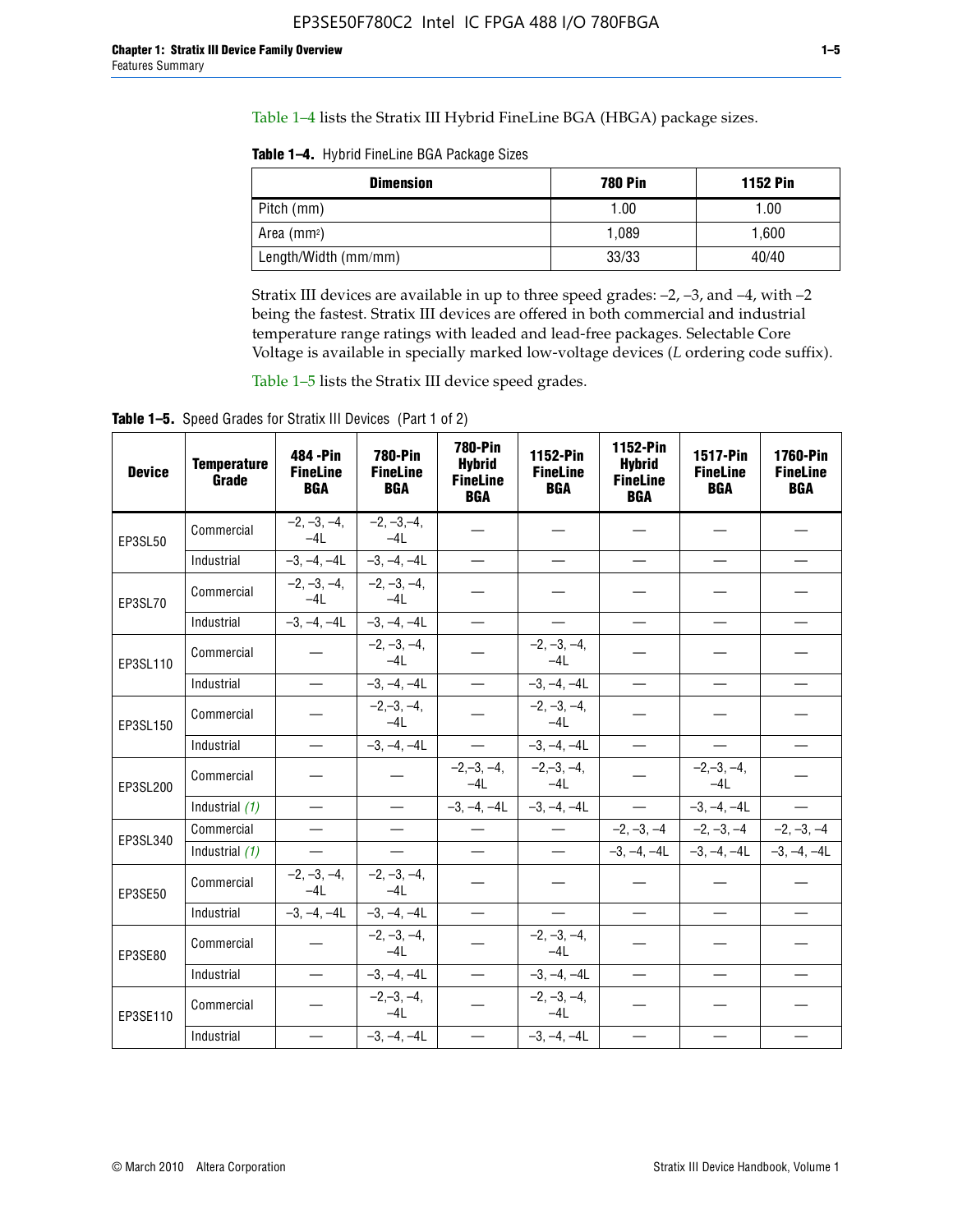| <b>Device</b> | Temperature<br>Grade | 484 - Pin<br><b>FineLine</b><br><b>BGA</b> | <b>780-Pin</b><br><b>FineLine</b><br><b>BGA</b> | <b>780-Pin</b><br><b>Hybrid</b><br><b>FineLine</b><br><b>BGA</b> | 1152-Pin<br><b>FineLine</b><br><b>BGA</b> | <b>1152-Pin</b><br><b>Hybrid</b><br><b>FineLine</b><br><b>BGA</b> | <b>1517-Pin</b><br><b>FineLine</b><br><b>BGA</b> | <b>1760-Pin</b><br><b>FineLine</b><br>BGA |
|---------------|----------------------|--------------------------------------------|-------------------------------------------------|------------------------------------------------------------------|-------------------------------------------|-------------------------------------------------------------------|--------------------------------------------------|-------------------------------------------|
| EP3SE260      | Commercial           |                                            |                                                 | $-2, -3, -4,$<br>$-4L$                                           | $-2, -3, -4,$<br>$-4L$                    |                                                                   | $-2, -3, -4,$<br>$-4L$                           |                                           |
|               | Industrial (1)       |                                            |                                                 | $-3, -4, -4L$                                                    | $-3, -4, -4L$                             |                                                                   | $-3, -4, -4L$                                    |                                           |

**Table 1–5.** Speed Grades for Stratix III Devices (Part 2 of 2)

**Note to Table 1–5:**

(1) For EP3SL340, EP3SL200, and EP3SE260 devices, the industrial junction temperature range for –4L is 0–100°C, regardless of supply voltage.

# **Architecture Features**

The following section describes the various features of the Stratix III family FPGAs.

## **Logic Array Blocks and Adaptive Logic Modules**

The Logic Array Block (LAB) is composed of basic building blocks known as Adaptive Logic Modules (ALMs) that can be configured to implement logic, arithmetic, and register functions. Each LAB consists of ten ALMs, carry chains, shared arithmetic chains, LAB control signals, local interconnect, and register chain connection lines. ALMs are part of a unique, innovative logic structure that delivers faster performance, minimizes area, and reduces power consumption. ALMs expand the traditional 4-input look-up table architecture to 7 inputs, increasing performance by reducing LEs, logic levels, and associated routing. In addition, ALMs maximize DSP performance with dedicated functionality to efficiently implement adder trees and other complex arithmetic functions. The Quartus II Compiler places associated logic in an LAB or adjacent LABs, allowing the use of local, shared arithmetic chain, and register chain connections for performance and area efficiency.

The Stratix III LAB has a new derivative called Memory LAB (or MLAB), which adds SRAM memory capability to the LAB. MLAB is a superset of the LAB and includes all LAB features. MLABs support a maximum of 320 bits of simple dual-port Static Random Access Memory (SRAM). Each ALM in an MLAB can be configured as a 16×2 block, resulting in a configuration of 16×20 simple dual port SRAM block. MLAB and LAB blocks always co-exist as pairs in all Stratix III families, allowing up to 50% of the logic (LABs) to be traded for memory (MLABs).



f For more information about LABs and ALMs, refer to the *[Logic Array Blocks and](http://www.altera.com/literature/hb/stx3/stx3_siii51002.pdf)  [Adaptive Logic Modules in Stratix III Devices](http://www.altera.com/literature/hb/stx3/stx3_siii51002.pdf)* chapter.



For more information about MLAB modes, features and design considerations, refer to the *[TriMatrix Embedded Memory Blocks in Stratix III Devices](http://www.altera.com/literature/hb/stx3/stx3_siii51004.pdf)* chapter.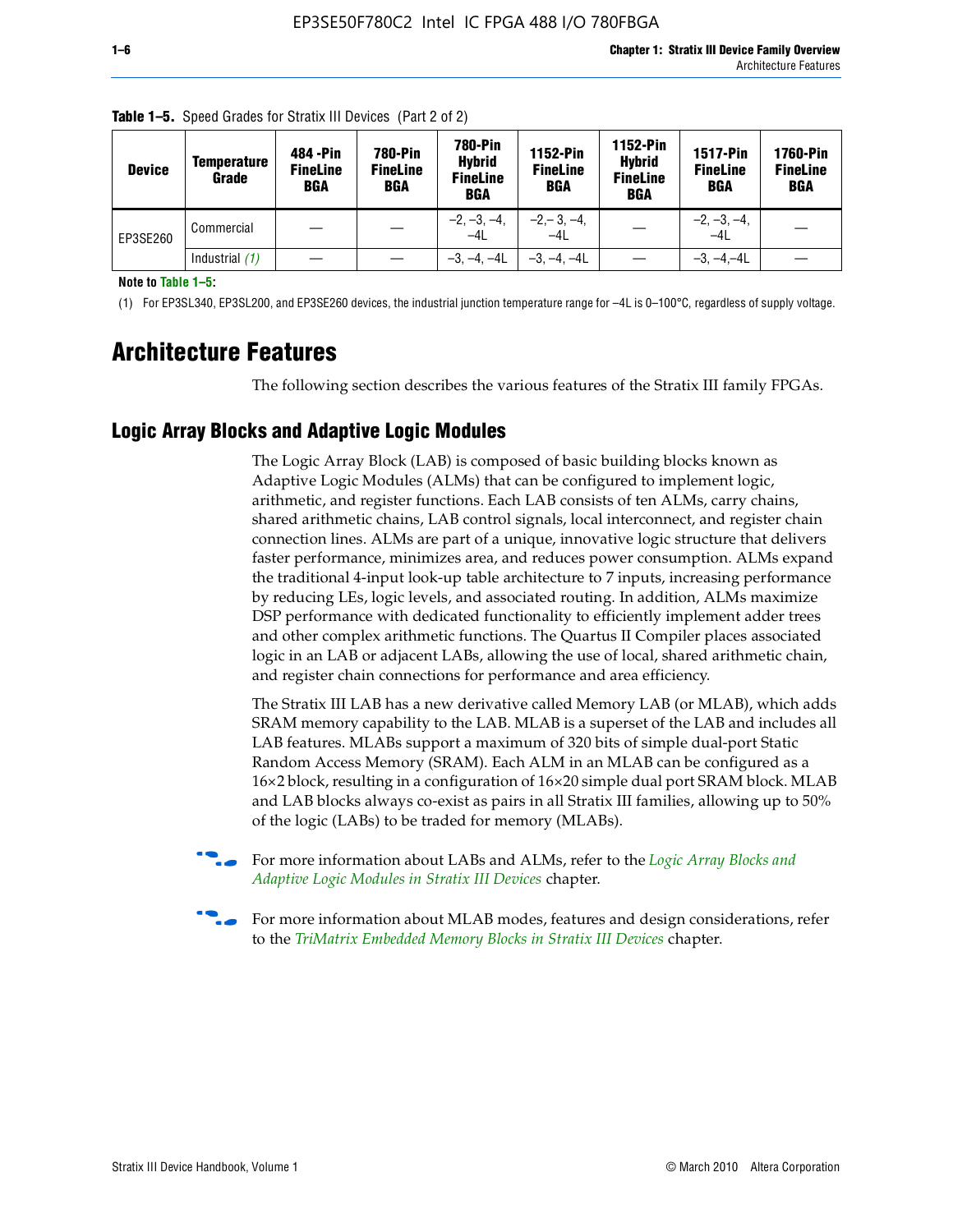#### **MultiTrack Interconnect**

In the Stratix III architecture, connections between ALMs, TriMatrix memory, DSP blocks, and device I/O pins are provided by the MultiTrack interconnect structure with DirectDrive technology. The MultiTrack interconnect consists of continuous, performance-optimized row and column interconnects that span fixed distances. A routing structure with fixed length resources for all devices allows predictable and repeatable performance when migrating through different device densities. The MultiTrack interconnect provides 1-hop connection to 34 adjacent LABs, 2-hop connections to 96 adjacent LABs and 3-hop connections to 160 adjacent LABs.

DirectDrive technology is a deterministic routing technology that ensures identical routing resource usage for any function regardless of placement in the device. The MultiTrack interconnect and DirectDrive technology simplify the integration stage of block-based designing by eliminating the reoptimization cycles that typically follow design changes and additions. The Quartus II Compiler also automatically places critical design paths on faster interconnects to improve design performance.

#### f For more information, refer to the *[MultiTrack Interconnect in Stratix III Devices](http://www.altera.com/literature/hb/stx3/stx3_siii51003.pdf)* chapter.

#### **TriMatrix Embedded Memory Blocks**

TriMatrix embedded memory blocks provide three different sizes of embedded SRAM to efficiently address the needs of Stratix III FPGA designs. TriMatrix memory includes the following blocks:

- 320-bit MLAB blocks optimized to implement filter delay lines, small FIFO buffers, and shift registers
- 9-Kbit M9K blocks that can be used for general purpose memory applications
- 144-Kbit M144K blocks that are ideal for processor code storage, packet and video frame buffering

Each embedded memory block can be independently configured to be a single- or dual-port RAM, ROM, or shift register via the Quartus II MegaWizard™ Plug-In Manager. Multiple blocks of the same type can also be stitched together to produce larger memories with minimal timing penalty. TriMatrix memory provides up to 16,272 Kbits of embedded SRAM at up to 600 MHz operation.

For more information about TriMatrix memory blocks, modes, features, and design considerations, refer to the *[TriMatrix Embedded Memory Blocks in Stratix III Devices](http://www.altera.com/literature/hb/stx3/stx3_siii51004.pdf)* chapter.

#### **DSP Blocks**

Stratix III devices have dedicated high-performance digital signal processing (DSP) blocks optimized for DSP applications requiring high data throughput. Stratix III devices provide you with the ability to implement various high-performance DSP functions easily. Complex systems such as WiMAX, 3GPP WCDMA, CDMA2000, voice over Internet Protocol (VoIP), H.264 video compression, and high-definition television (HDTV) require high-performance DSP blocks to process data. These system designs typically use DSP blocks to implement finite impulse response (FIR) filters, complex FIR filters, infinite impulse response (IIR) filters, fast Fourier transform (FFT) functions, and discrete cosine transform (DCT) functions.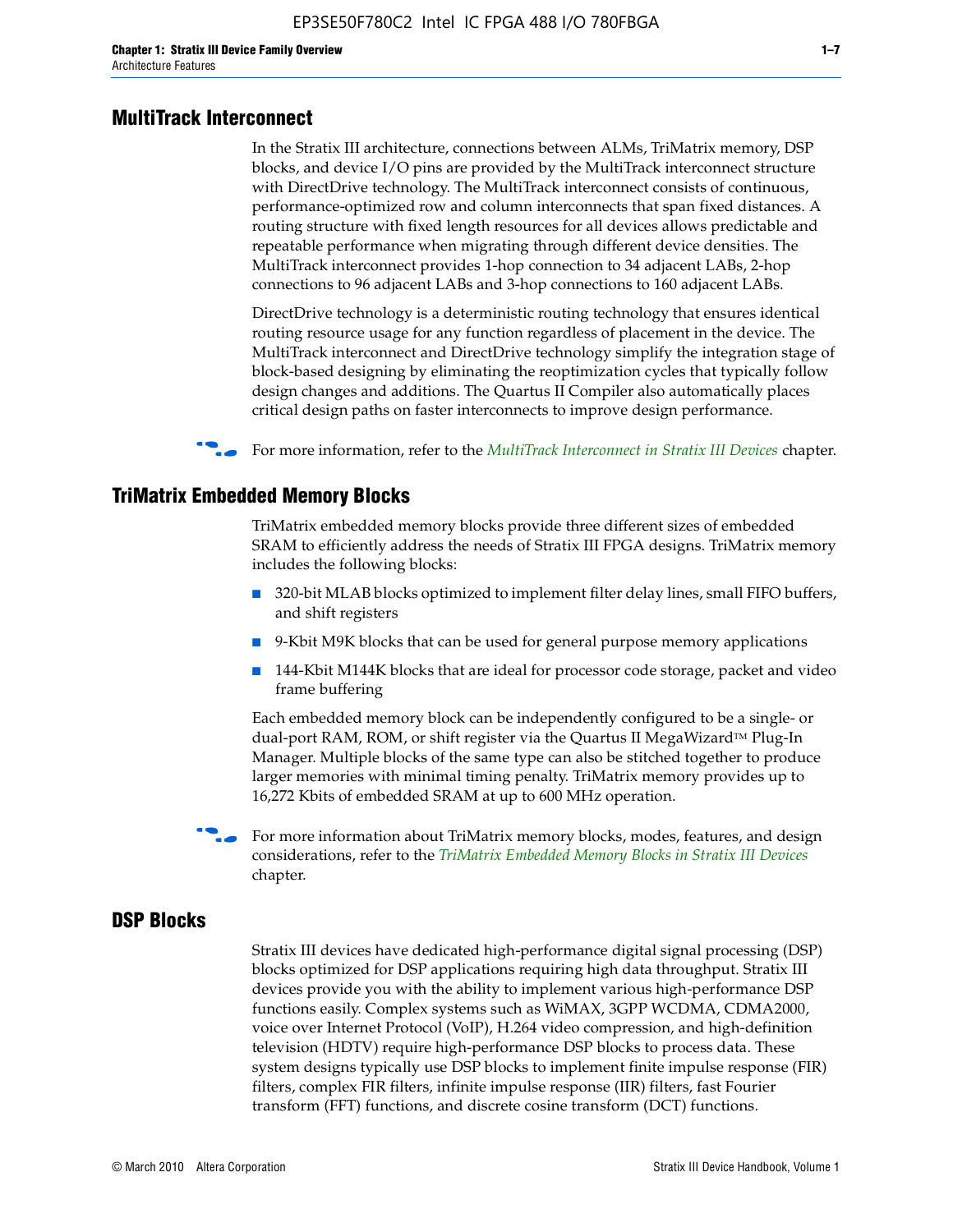Stratix III devices have up to 112 DSP blocks. The architectural highlights of the Stratix III DSP block are the following:

- High-performance, power optimized, fully pipelined multiplication operations
- Native support for 9-bit, 12-bit, 18-bit, and 36-bit word lengths
- Native support for 18-bit complex multiplications
- Efficient support for floating point arithmetic formats (24-bit for Single Precision and 53-bit for Double Precision)
- Signed and unsigned input support
- Built-in addition, subtraction, and accumulation units to efficiently combine multiplication results
- Cascading 18-bit input bus to form tap-delay lines
- Cascading 44-bit output bus to propagate output results from one block to the next block
- Rich and flexible arithmetic rounding and saturation units
- Efficient barrel shifter support
- Loopback capability to support adaptive filtering

DSP block multipliers can optionally feed an adder/subtractor or accumulator in the block depending on user configuration. This option saves ALM routing resources and increases performance, because all connections and blocks are inside the DSP block. Additionally, the DSP Block input registers can efficiently implement shift registers for FIR filter applications, and the Stratix III DSP blocks support rounding and saturation. The Quartus II software includes megafunctions that control the mode of operation of the DSP blocks based on user parameter settings.

f For more information, refer to the *[DSP Blocks in Stratix III Devices](http://www.altera.com/literature/hb/stx3/stx3_siii51005.pdf)* chapter.

#### **Clock Networks and PLLs**

Stratix III devices provide dedicated Global Clock Networks (GCLKs), Regional Clock Networks (RCLKs), and Periphery Clock Networks (PCLKs). These clocks are organized into a hierarchical clock structure that provides up to 104 unique clock domains (16 GCLK + 88 RCLK) within the Stratix III device and allows for up to 38 (16 GCLK + 22 RCLK) unique GCLK/RCLK clock sources per device quadrant.

Stratix III devices deliver abundant PLL resources with up to 12 PLLs per device and up to 10 outputs per PLL. Every output can be independently programmed, creating a unique, customizable clock frequency. Inherent jitter filtration and fine granularity control over multiply, divide ratios, and dynamic phase-shift reconfiguration provide the high-performance precision required in today's high-speed applications. Stratix III PLLs are feature rich, supporting advanced capabilities such as clock switchover, reconfigurable phase shift, PLL reconfiguration, and reconfigurable bandwidth. PLLs can be used for general-purpose clock management supporting multiplication, phase shifting, and programmable duty cycle. Stratix III PLLs also support external feedback mode, spread-spectrum input clock tracking, and post-scale counter cascading.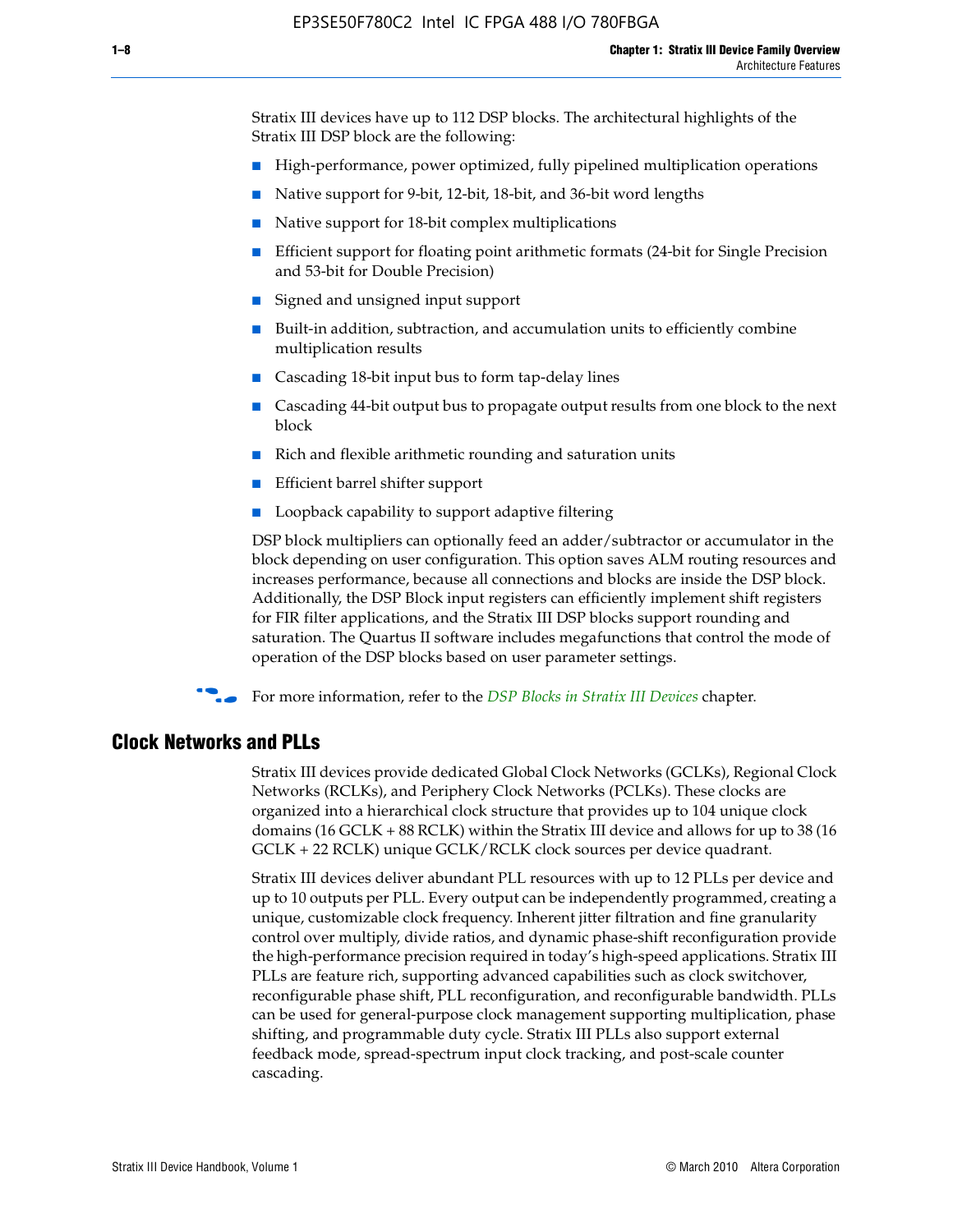f For more information, refer to the *[Clock Networks and PLLs in Stratix III Devices](http://www.altera.com/literature/hb/stx3/stx3_siii51006.pdf)* chapter.

## **I/O Banks and I/O Structure**

Stratix III devices contain up to 24 modular I/O banks, each of which contains 24, 32, 36, 40, or 48 I/Os. This modular bank structure improves pin efficiency and eases device migration. The I/O banks contain circuitry to support external memory interfaces at speeds up to 533 MHz and high-speed differential I/O interfaces meeting up to 1.6 Gbps performance. It also supports high-speed differential inputs and outputs running at speeds up to 800 MHz.

Stratix III devices support a wide range of industry I/O standards, including single-ended, voltage referenced single-ended, and differential I/O standards. The Stratix III I/O supports programmable bus hold, programmable pull-up resistor, programmable slew rate, programmable drive strength, programmable output delay control, and open-drain output. Stratix III devices also support on-chip series  $(R<sub>s</sub>)$  and on-chip parallel  $(R_T)$  termination with auto calibration for single-ended I/O standards and on-chip differential termination  $(R_D)$  for LVDS I/O standards on Left/Right I/O banks. Dynamic OCT is also supported on bi-directional I/O pins in all I/O banks.

**For more information, refer to the** *[Stratix III Device I/O Features](http://www.altera.com/literature/hb/stx3/stx3_siii51007.pdf)* **chapter.** 

# **External Memory Interfaces**

The Stratix III I/O structure has been completely redesigned to provide flexibility and enable high-performance support for existing and emerging external memory standards such as DDR, DDR2, DDR3, QDR II, QDR II+, and RLDRAM II at frequencies of up to 533 MHz.

Packed with features such as dynamic on-chip termination, trace mismatch compensation, read/write leveling, half-rate registers, and 4-to 36-bit programmable DQ group widths, Stratix III I/Os supply the built-in functionality required for rapid and robust implementation of external memory interfaces. Double data-rate support is found on all sides of the Stratix III device. Stratix III devices provide an efficient architecture to quickly and easily fit wide external memory interfaces exactly where you want them.

A self-calibrating soft IP core (ALTMEMPHY), optimized to take advantage of the Stratix III device I/O, along with the Quartus II timing analysis tool (TimeQuest), provide the total solution for the highest reliable frequency of operation across process voltage and temperature.

f For more information about external memory interfaces, refer to the *[External Memory](http://www.altera.com/literature/hb/stx3/stx3_siii51008.pdf)  [Interfaces in Stratix III Devices](http://www.altera.com/literature/hb/stx3/stx3_siii51008.pdf)* chapter.

#### **High-Speed Differential I/O Interfaces with DPA**

Stratix III devices contain dedicated circuitry for supporting differential standards at speeds up to 1.6 Gbps. The high-speed differential I/O circuitry supports the following high-speed I/O interconnect standards and applications: Utopia IV, SPI-4.2, SFI-4, 10 Gigabit Ethernet XSBI, Rapid I/O, and NPSI. Stratix III devices support 2×, 4×, 6×, 7×, 8×, and 10× SERDES modes for high-speed differential I/O interfaces and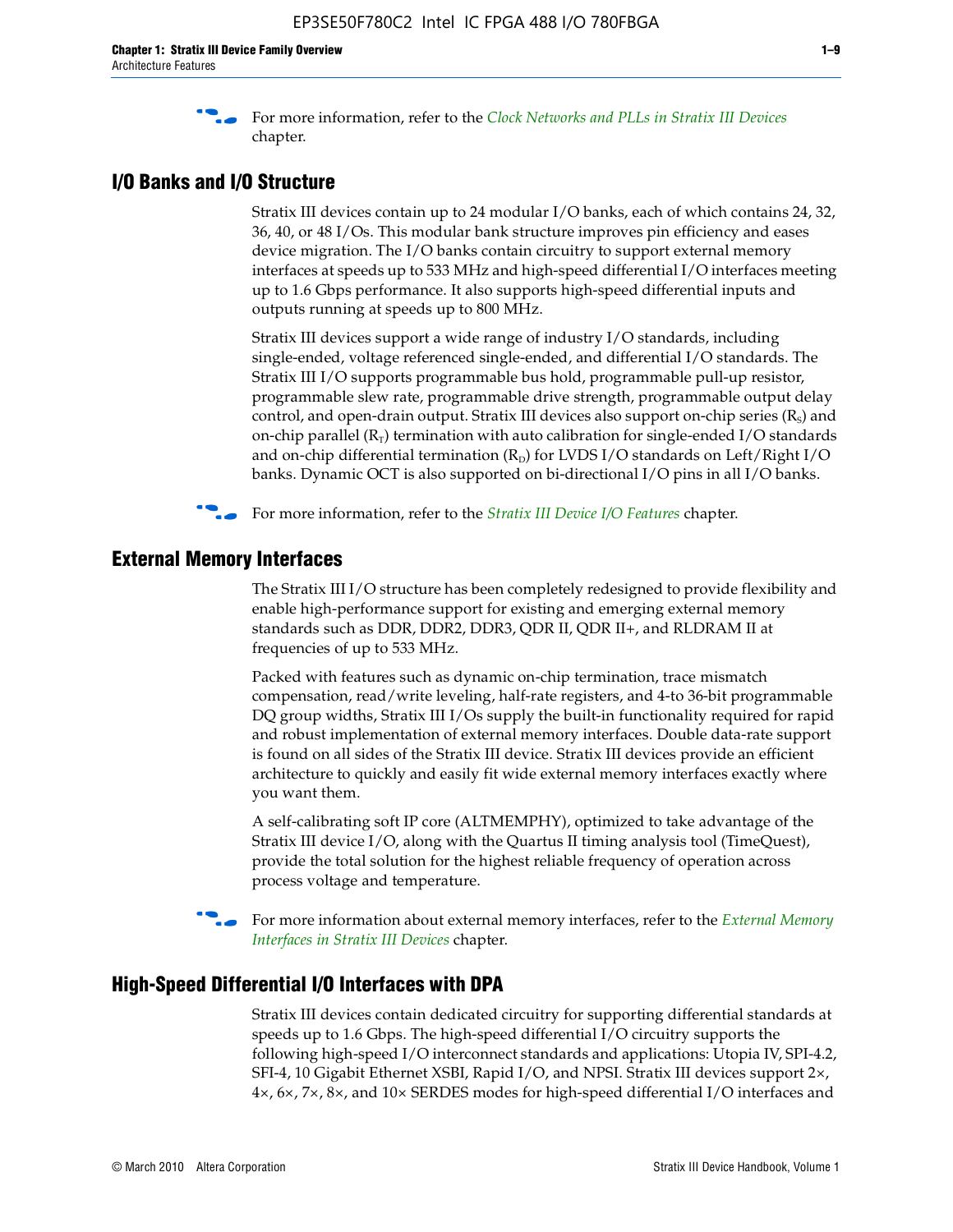4×, 6×, 7×, 8×, and 10× SERDES modes when using the dedicated DPA circuitry. DPA minimizes bit errors, simplifies PCB layout and timing management for high-speed data transfer, and eliminates channel-to-channel and channel-to-clock skew in high-speed data transmission systems. Soft CDR can also be implemented, enabling low-cost 1.6-Gbps clock embedded serial links.

Stratix III devices have the following dedicated circuitry for high-speed differential I/O support:

- Differential I/O buffer
- Transmitter serializer
- Receiver deserializer
- Data realignment
- Dynamic phase aligner (DPA)
- Soft CDR functionality
- Synchronizer (FIFO buffer)
- PLLs

**for more information, refer to the** *High Speed Differential I/O Interfaces with DPA in [Stratix III Devices](http://www.altera.com/literature/hb/stx3/stx3_siii51009.pdf)* chapter.

#### **Hot Socketing and Power-On Reset**

Stratix III devices are hot-socketing compliant. Hot socketing is also known as hot plug-in or hot swap, and power sequencing support without the use of any external devices. Robust on-chip hot-socketing and power-sequencing support ensures proper device operation independent of the power-up sequence. You can insert or remove a Stratix III board in a system during system operation without causing undesirable effects to the running system bus or the board that was inserted into the system.

The hot-socketing feature makes it easier to use Stratix III devices on PCBs that also contain a mixture of 3.3-V, 3.0-V, 2.5-V, 1.8-V, 1.5-V, and 1.2-V devices. With the Stratix III hot socketing feature, you do not need to ensure a specific power-up sequence for each device on the board.

For more information, refer to the *Hot Socketing and Power-On Reset in Stratix III [Device](http://www.altera.com/literature/hb/stx3/stx3_siii51010.pdf)s* chapter.

### **Configuration**

Stratix III devices are configured using one of the following four configuration schemes:

- Fast passive parallel (FPP)
- Fast active serial (AS)
- Passive serial (PS)
- Joint Test Action Group (JTAG)

All configuration schemes use either an external controller (for example, a  $MAX<sup>®</sup>$  II device or microprocessor), a configuration device, or a download cable.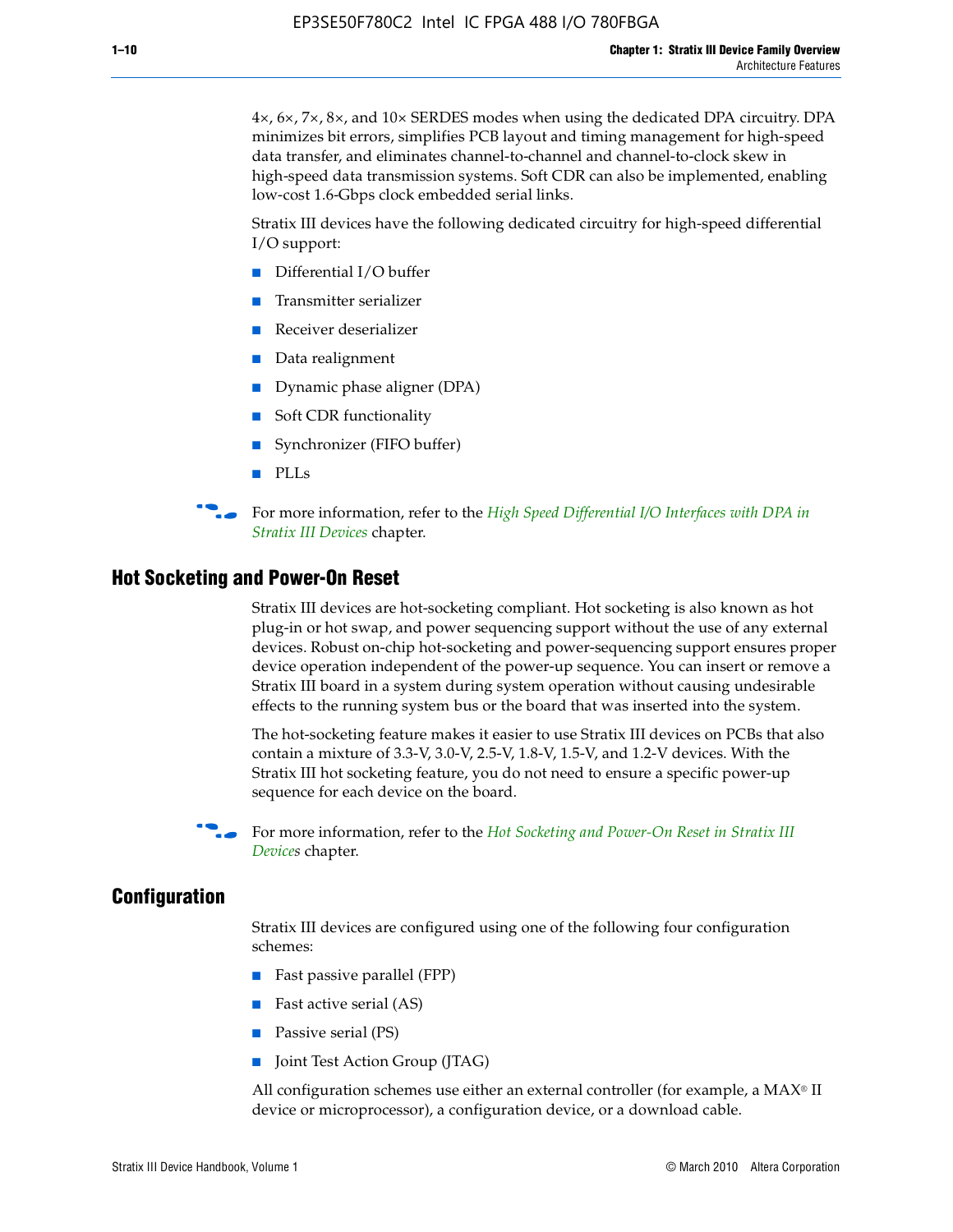Stratix III devices support configuration data decompression, which saves configuration memory space and time. This feature allows you to store compressed configuration data in configuration devices or other memory and transmit this compressed bitstream to Stratix III devices. During configuration, the Stratix III device decompresses the bitstream in real time and programs its SRAM cells.

Stratix III devices support decompression in the FPP when using a MAX II device/microprocessor plus flash, fast AS, and PS configuration schemes. The Stratix III decompression feature is not available in the FPP when using the enhanced configuration device and JTAG configuration schemes.

For more information, refer to the *[Configuring Stratix III Devices](http://www.altera.com/literature/hb/stx3/stx3_siii51011.pdf)* chapter.

# **Remote System Upgrades**

Stratix III devices feature remote system upgrade capability, allowing error-free deployment of system upgrades from a remote location securely and reliably. Soft logic (either the Nios embedded processor or user logic) implemented in a Stratix III device can download a new configuration image from a remote location, store it in configuration memory, and direct the dedicated remote system upgrade circuitry to initiate a reconfiguration cycle. The dedicated circuitry performs error detection during and after the configuration process, and can recover from an error condition by reverting back to a safe configuration image, and provides error status information. This dedicated remote system upgrade circuitry is unique to Stratix series FPGAs and helps to avoid system downtime.



**For more information, refer to the** *[Remote System Upgrades with Stratix III Devices](http://www.altera.com/literature/hb/stx3/stx3_siii51012.pdf)* chapter.

# **IEEE 1149.1 (JTAG) Boundary-Scan Testing**

Stratix III devices support the JTAG IEEE Std. 1149.1 specification. The Boundary-Scan Test (BST) architecture offers the capability to test pin connections without using physical test probes and capture functional data while a device is operating normally. Boundary-scan cells in the Stratix III device can force signals onto pins or capture data from pin or logic array signals. Forced test data is serially shifted into the boundary-scan cells. Captured data is serially shifted out and externally compared to expected results. In addition to BST, you can use the IEEE Std. 1149.1 controller for Stratix III device in-circuit reconfiguration (ICR).

For more information, refer to the *IEEE 1149.1 (JTAG) Boundary Scan Testing in [Stratix III Devices](http://www.altera.com/literature/hb/stx3/stx3_siii51013.pdf)* chapter.

# **Design Security**

Stratix III devices are high-density, high-performance FPGAs with support for 256-bit volatile and non-volatile security keys to protect designs against copying, reverse engineering, and tampering. Stratix III devices have the ability to decrypt a configuration bitstream using the Advanced Encryption Standard (AES) algorithm, an industry standard encryption algorithm that is FIPS-197 certified and requires a 256-bit security key.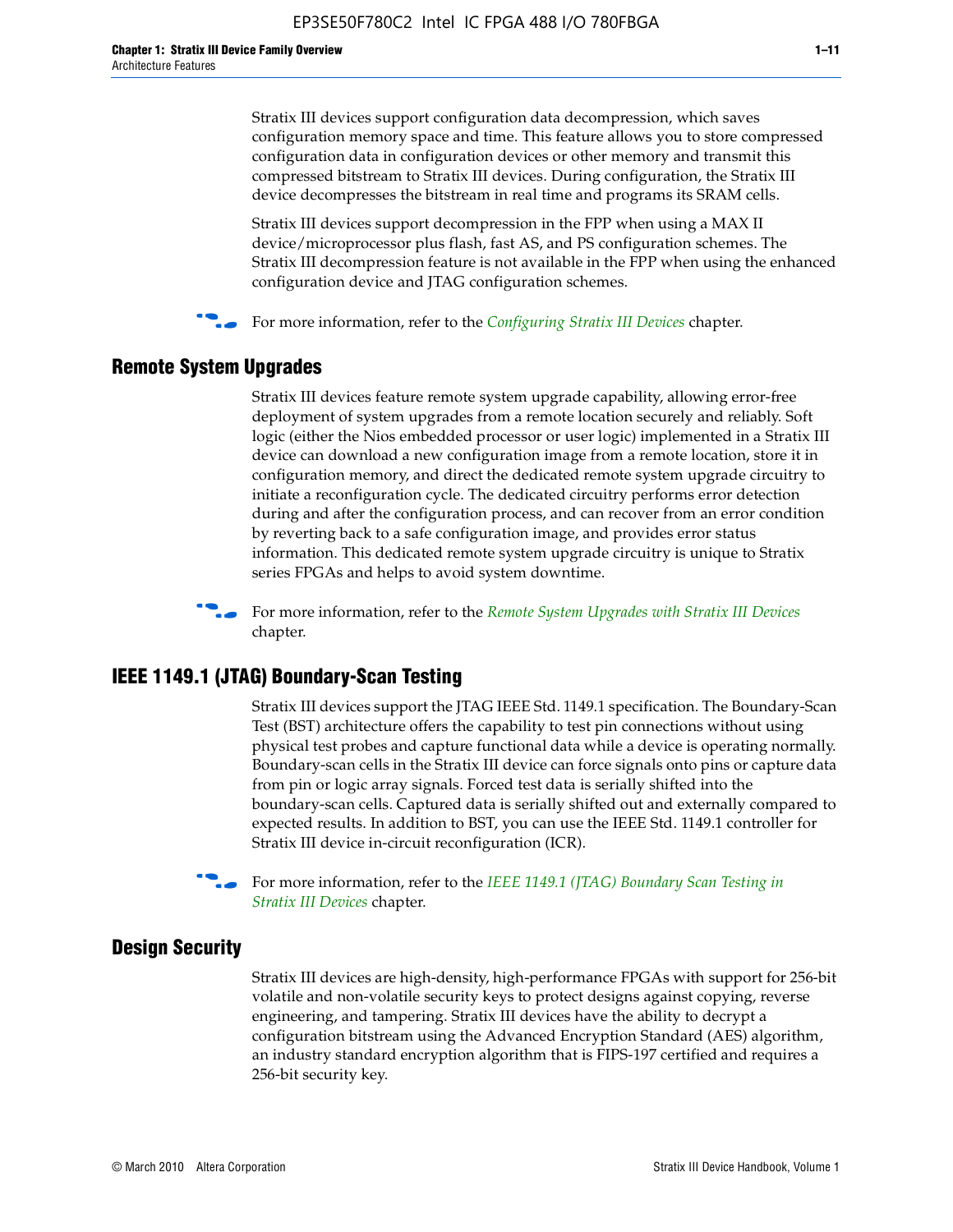The design security feature is available when configuring Stratix III FPGAs using the fast passive parallel (FPP) configuration mode with an external host (such as a MAX II device or microprocessor), or when using fast active serial (AS) or passive serial (PS) configuration schemes.

f For more information about the design security feature, refer to the *[Design Security in](http://www.altera.com/literature/hb/stx3/stx3_siii51014.pdf)  [Stratix III Devices](http://www.altera.com/literature/hb/stx3/stx3_siii51014.pdf)* chapter.

## **SEU Mitigation**

Stratix III devices have built-in error detection circuitry to detect data corruption due to soft errors in the configuration random-access memory (CRAM) cells. This feature allows all CRAM contents to be read and verified continuously during user mode operation to match a configuration-computed CRC value. The enhanced CRC circuit and frame-based configuration architecture allows detection and location of multiple, single, and adjacent bit errors which, in conjunction with a soft circuit supplied as a reference design, allows don't-care soft errors in the CRAM to be ignored during device operation. This provides a steep decrease in the effective soft error rate, increasing system reliability.

On-chip memory block SEU mitigation is also offered using the ninth bit and a configurable megafunction in the Quartus II software for MLAB and M9K blocks while the M144K memory blocks have built-in error correction code (ECC) circuitry.

For more information about the dedicated error detection circuitry, refer to the *SEU [Mitigation in Stratix III Devices](http://www.altera.com/literature/hb/stx3/stx3_siii51015.pdf)* chapter.

#### **Programmable Power**

Stratix III delivers Programmable Power, the only FPGA with user programmable power options balancing today's power and performance requirements. Stratix III devices utilize the most advanced power-saving techniques, including a variety of process, circuit, and architecture optimizations and innovations. In addition, user controllable power reduction techniques provide an optimal balance of performance and power reduction specific for each design configured into the Stratix III FPGA. The Quartus II software (starting from version 6.1) automatically optimizes designs to meet the performance goals while simultaneously leveraging the programmable power-saving options available in the Stratix III FPGA without the need for any changes to the design flow.

For more information about Programmable Power in Stratix III devices, refer to the following documents:

- *[Programmable Power and Temperature Sensing Diode in Stratix III Devices](http://www.altera.com/literature/hb/stx3/stx3_siii51016.pdf)* chapter
- *[AN 437: Power Optimization in Stratix III FPGAs](http://www.altera.com/literature/an/AN437.pdf)*
- *[Stratix III Programmable Power White Paper](http://www.altera.com/literature/wp/wp-01006.pdf)*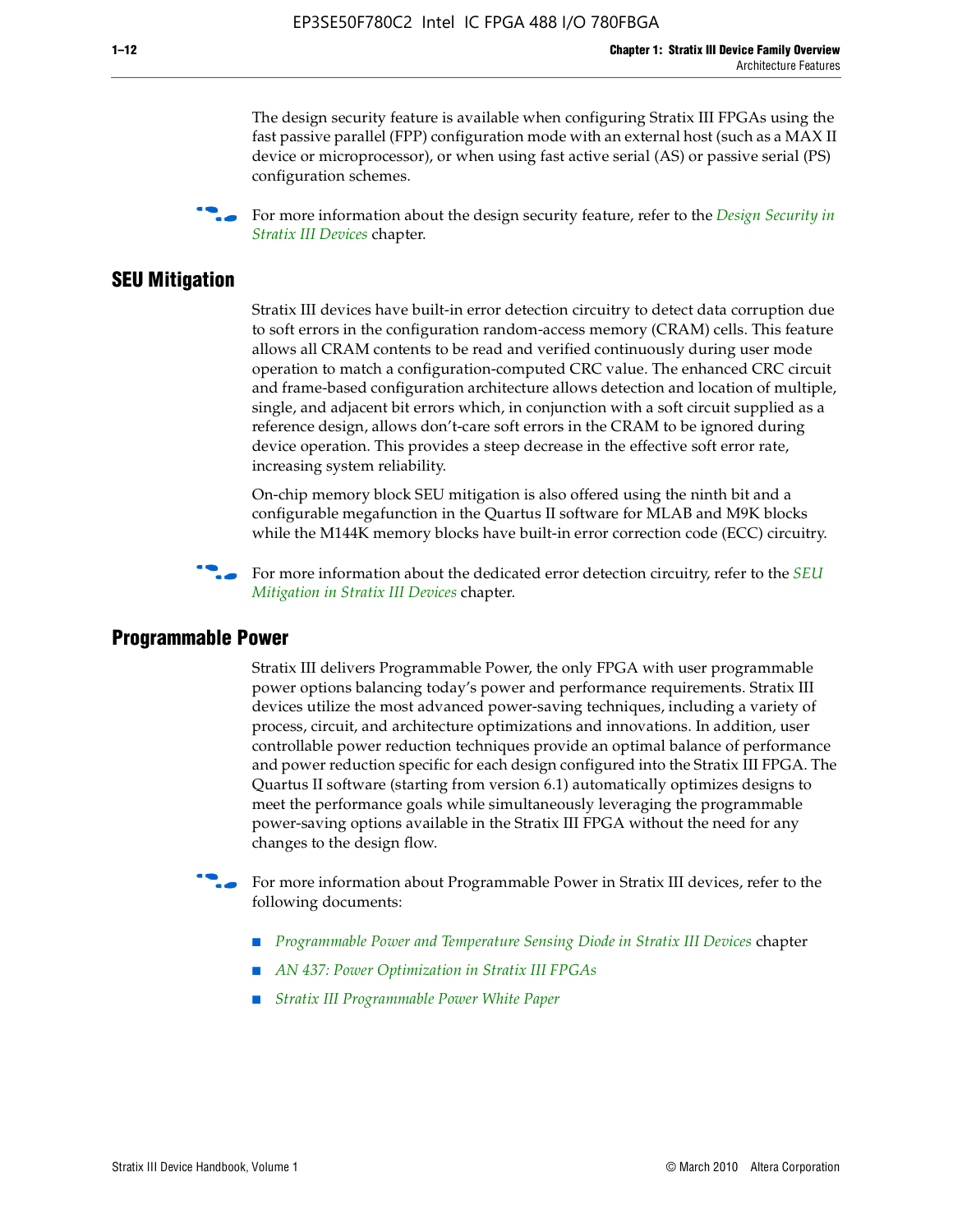# **Signal Integrity**

Stratix III devices simplify the challenge of signal integrity through a number of chip, package, and board level enhancements to enable efficient high-speed data transfer into and out of the device. These enhancements include:

- 8:1:1 user I/O/Gnd/V<sub>cc</sub> ratio to reduce the loop inductance in the package
- Dedicated power supply for each I/O bank, limit of I/Os is 24 to 48 I/Os per bank, to help limit simultaneous switching noise
- Programmable slew-rate support with up to four settings to match desired I/O standard, control noise, and overshoot
- Programmable output-current drive strength support with up to six settings to match desired I/O standard performance
- Programmable output-delay support to control rise/fall times and adjust duty cycle, compensate for skew, and reduce simultaneous switching outputs (SSO) noise
- Dynamic OCT with auto calibration support for series and parallel OCT and differential OCT support for LVDS I/O standard on the left/right banks
- For mor[e](http://www.altera.com/literature/hb/qts/quartusii_handbook.pdf) information about SI support in the Quartus II software, refer to the *[Quartus II Handbook](http://www.altera.com/literature/hb/qts/quartusii_handbook.pdf)*.

For more information about how to use the various configuration, PLL, external memory interfaces, I/O, high-speed differential I/O, power, and JTAG pins, refer to the *[Stratix III Device Family Pin Connection Guidelines](http://www.altera.com/literature/dp/stx3/PCG-01004.pdf)*.

# **Reference and Ordering Information**

The following section describes Stratix III device software support and ordering information.

# **Software Support**

Stratix III devices are supported by the Altera Quartus II design software, version 6.1 and later, which provides a comprehensive environment for system-on-a-programmable-chip (SOPC) design. The Quartus II software includes HDL and schematic design entry, compilation and logic synthesis, full simulation and advanced timing analysis, SignalTap® II logic analyzer, and device configuration.

**For more information about the [Quartus II](http://www.altera.com/literature/hb/qts/quartusii_handbook.pdf) software features, refer to the** *Quartus II* **<b>Fig. 7** *[Handbook](http://www.altera.com/literature/hb/qts/quartusii_handbook.pdf)*.

The Quartus II software supports a variety of operating systems. The specific operating system for the Quartus II software can be obtained from the Quartus II **Readme.txt** file or the *[Operating System Support](http://www.altera.com/support/software/os_support/oss-index.html)* section of the Altera website. It also supports seamless integration with industry-leading EDA tools through the NativeLink® interface.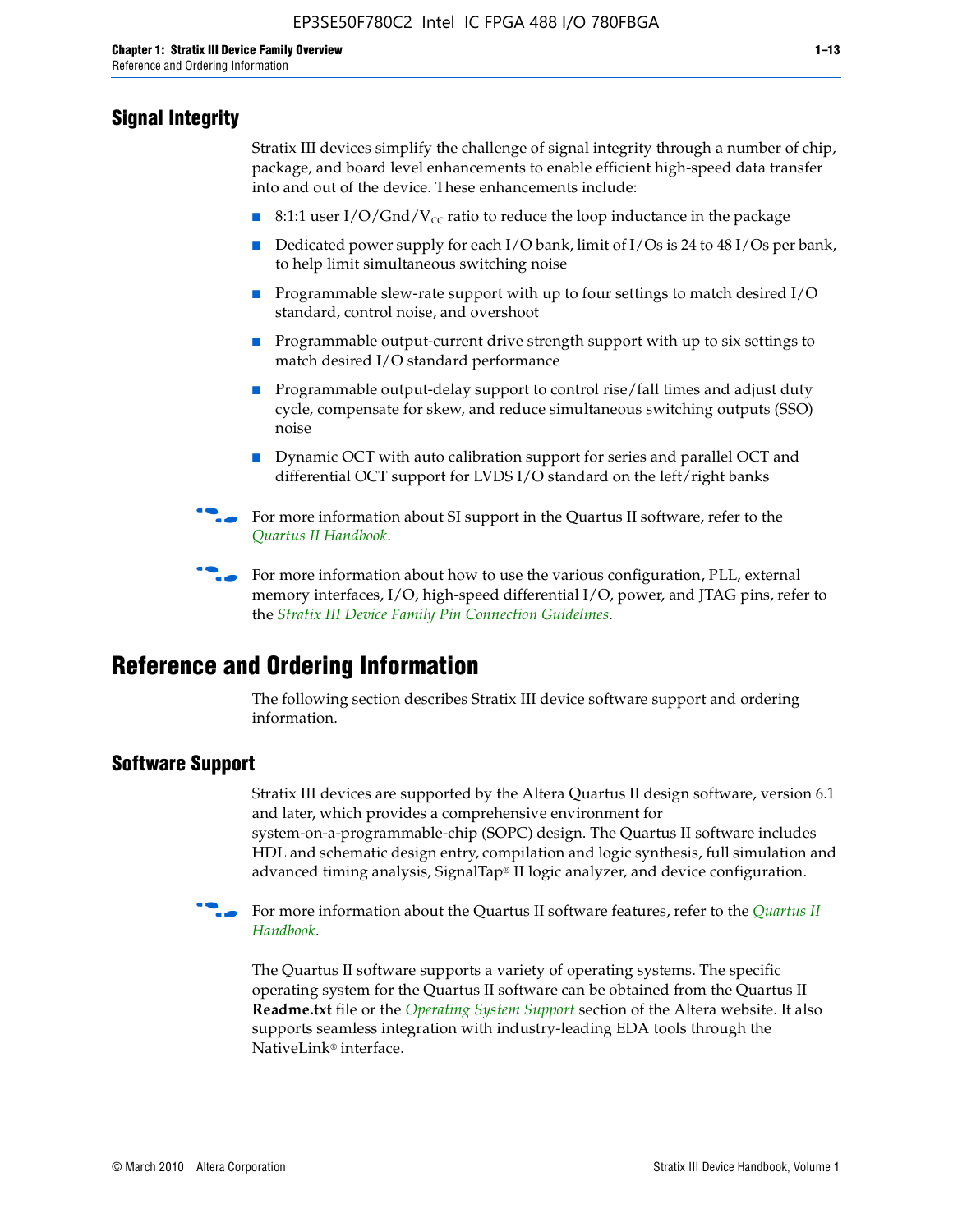# **Ordering Information**

Figure 1–1 shows the ordering codes for Stratix III devices.

For more information about a specific package, refer to the *Stratix III Device Package [Information](http://www.altera.com/literature/hb/stx3/stx3_siii51017.pdf)* chapter.





# **[C](http://www.altera.com/literature/hb/stx3/stx3_siii51012.pdf)hapter Revision History**

Table 1–6 lists the revision history for this chapter.

| <b>Table 1–6.</b> Chapter Revision History (Part 1 of 2) |  |  |  |  |  |
|----------------------------------------------------------|--|--|--|--|--|
|----------------------------------------------------------|--|--|--|--|--|

| <b>Date</b>       | <b>Version</b> | <b>Changes Made</b>                                          |
|-------------------|----------------|--------------------------------------------------------------|
|                   |                | Updated for the Quartus II software version 9.1 SP2 release: |
| <b>March 2010</b> | 1.8            | <b>u</b> Updated Table $1-2$ .                               |
|                   |                | ■ Updated "I/O Banks and I/O Structure" section.             |
| May 2009          | 1.7            | Updated "Software" and "Signal Integrity" sections.          |
|                   |                | Updated "Features" section.                                  |
| February 2009     | 1.6            | <b>u</b> Updated Table $1-1$ .                               |
|                   |                | Removed "Referenced Documents" section.                      |
|                   |                | ■ Updated "Features" section.                                |
| October 2008      | 1.5            | ■ Updated Table 1–1 and Table 1–5.                           |
|                   |                | <b>Updated New Document Format.</b>                          |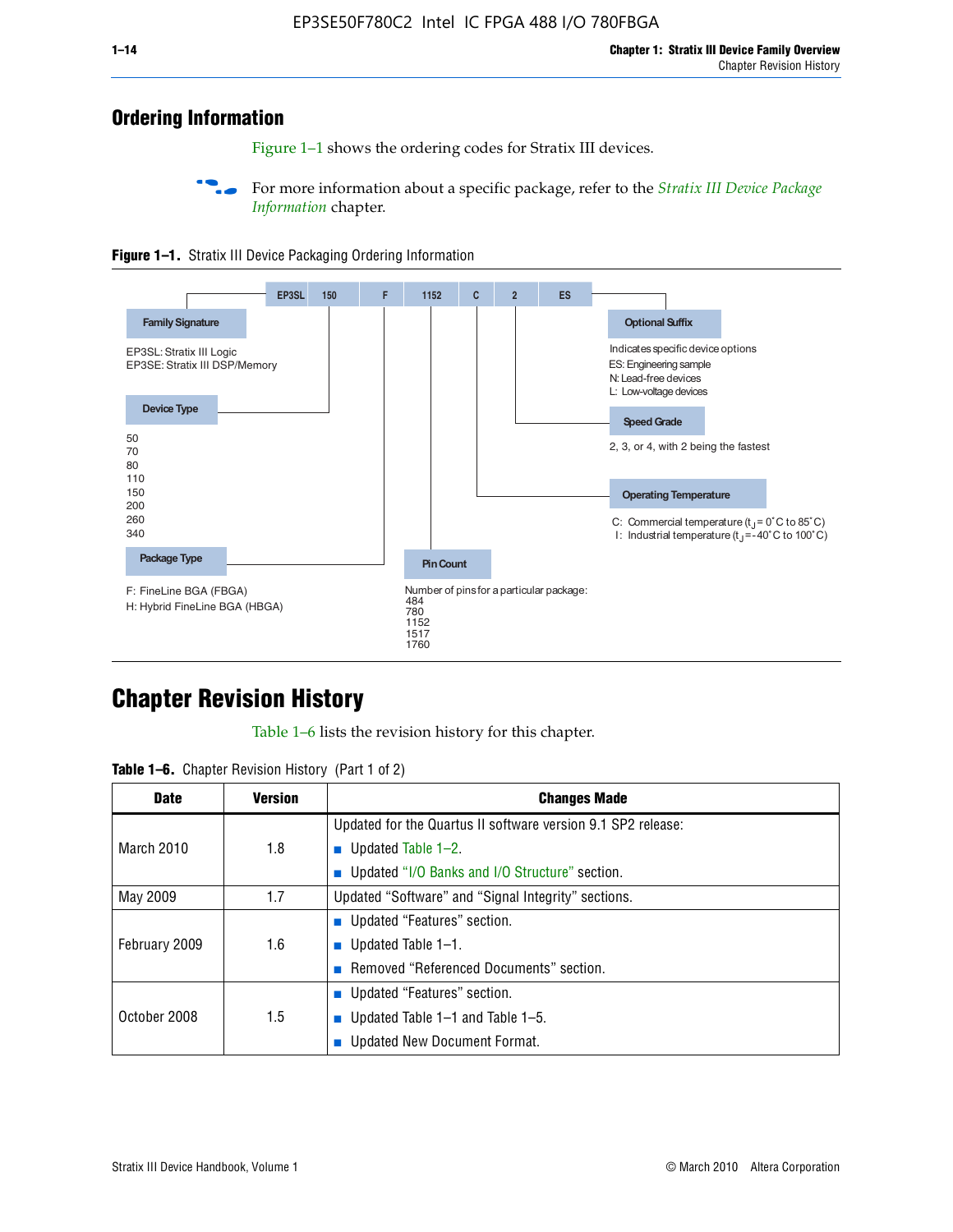| <b>Date</b>   | <b>Version</b> | <b>Changes Made</b>                                                                             |
|---------------|----------------|-------------------------------------------------------------------------------------------------|
|               |                | <b>Updated "Introduction".</b>                                                                  |
|               |                | $\blacksquare$ Updated Table 1-1.                                                               |
|               | 1.4            | <b>Updated Table 1–2.</b>                                                                       |
| May 2008      |                | Added Table 1-5.                                                                                |
|               |                | ■ Updated "Reference and Ordering Information".                                                 |
|               |                | Updated package type information in Figure 1-1.                                                 |
| November 2007 | 1.3            | $\blacksquare$ Updated Table 1-1.                                                               |
|               |                | ■ Updated Table $1-2$ .                                                                         |
|               |                | $\blacksquare$ Minor typo fixes.                                                                |
| October 2007  | 1.2            | Added Table 1-4.<br><b>COL</b>                                                                  |
|               |                | Added section "Referenced Documents".                                                           |
|               |                | Added live links for references.                                                                |
| May 2007      | 1.1            | Minor formatting changes, fixed PLL numbers and ALM, LE and MLAB bit counts in<br>Table $1-1$ . |
| November 2006 | 1.0            | Initial Release.                                                                                |